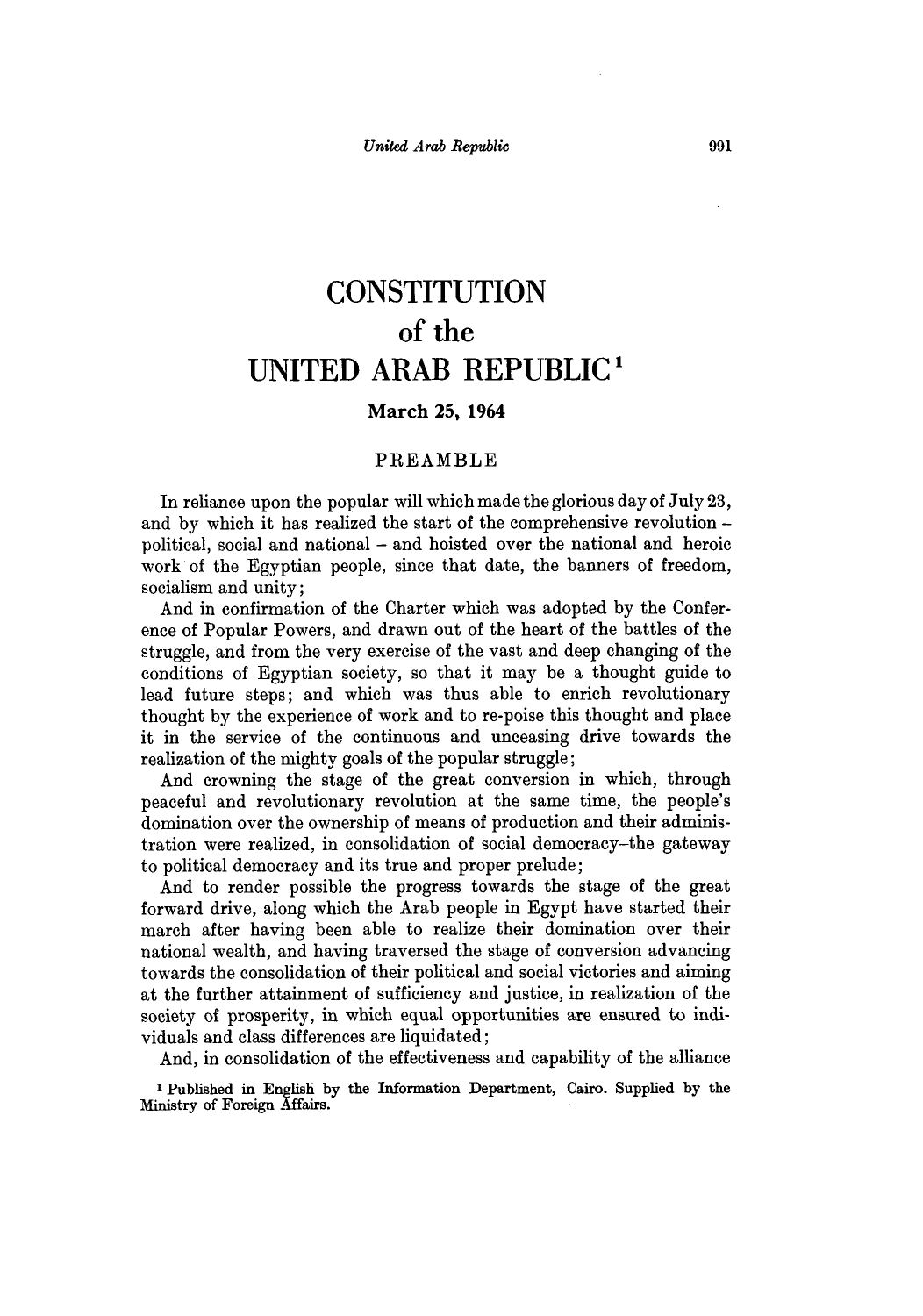of the forces of the working people, which has been placed **by** the great conversion stage at the head of the national action to lead it through the Socialist Union and **by** means of its democratic organizations;

In view of all that, and **by** the grace of God, the articles comprised in this Constitution shall become a basis for the economic and social order in the United Arab Republic until the National Assembly, which is popularly and directly elected, and which shall start its work on the morning of Thursday, the twenty-sixth of March, 1964, concludes its task of drawing up the draft of the permanent Constitution of the United Arab Republic, and until that draft Constitution is put to the people for a plebiscite so that they may vest it, from their free will, with the strength which shall render it the source of all powers.

## PART I

## THE **STATE**

Art. 1. The United Arab Republic is a democratic, socialist State based on the alliance of the working powers of the people.

The Egyptian people are part of the Arab nation.

Art. 2. Sovereignty is for the people, and its practice in the manner specified in the Constitution.

*Art. 3.* National unity, formed **by** the alliance of the people's powers, representing the working people, being the farmers, workers, soldiers, intellectuals and national capital, make up the Arab Socialist Union, as the power representative of the people, driver of the Revolution's potentialities, and protector of sound democratic values.

*Art.* 4. The United Arab Republic nationality is defined **by** the law. *Art.* **5.** Islam is the religion of the State and Arabic its official language.

#### PART II

## BASIC **CONSTITUENTS** OF **THE** SOCIETY

Art. 6. Social solidarity is the basis of the Egyptian society.

Art. 7. The family is the basis of the society founded on religion, morality and patriotism.

Art. 8. The State guarantees equality of opportunity to all Egyptians.

Art. 9. The economic foundation of the State is the socialist system which prohibits any form of exploitation in a way which ensures the building of the socialist society with its twin foundations: sufficiency and justice.

Art. 10. The entire national economy is directed in accordance with the development plan laid down **by** the State.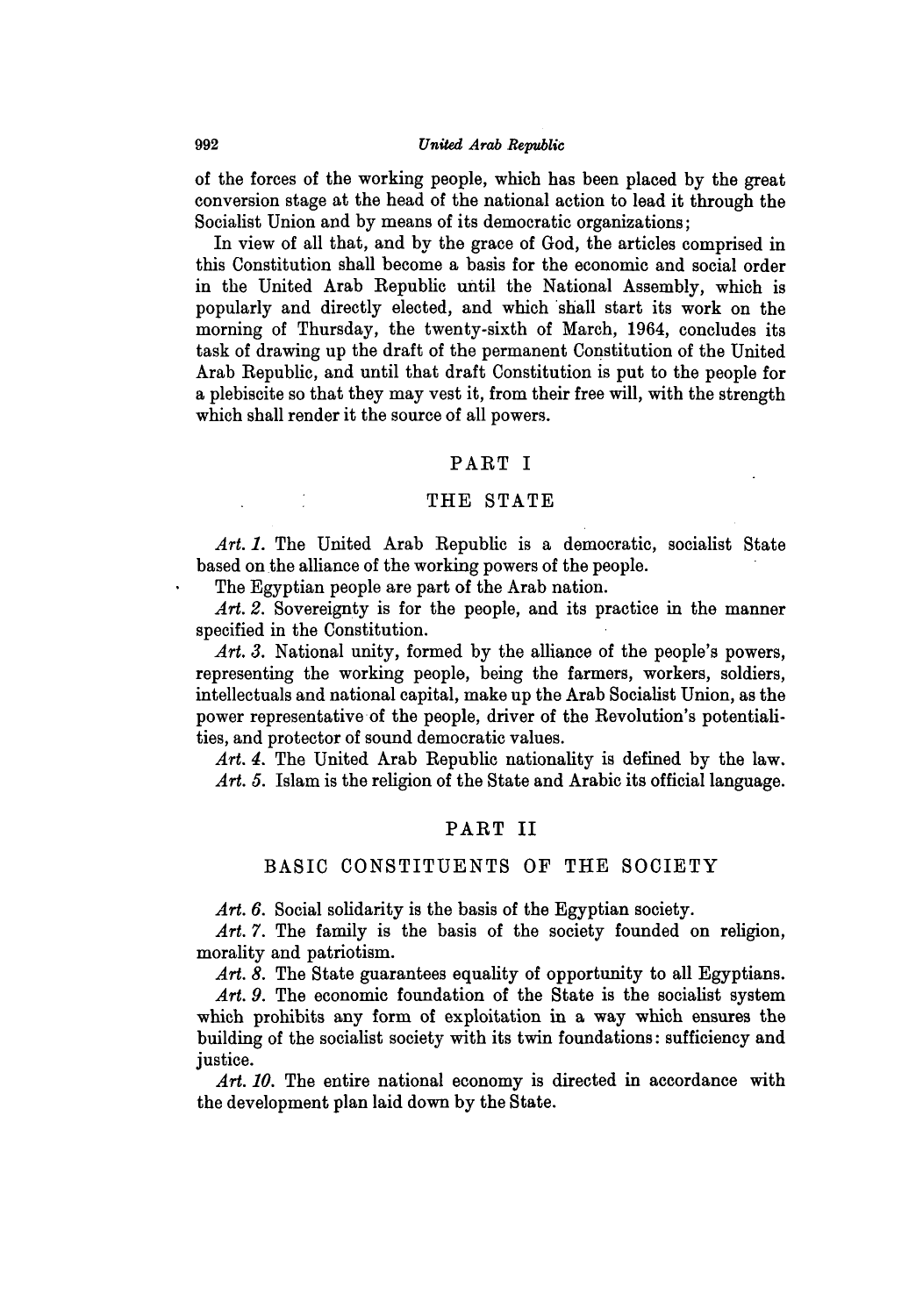*Art. 11.* Natural wealth, whether subterranean or within territorial waters, as well as all its resources and energy are the property of the State which guarantees their proper exploitation.

Art. 12. The people control all the means of production, and direct their surplus in accordance with the development plan laid down **by** the State to increase the wealth and to continuously raise the standard of living.

*Art. 13.* Ownership assumes the following forms:

(a) *State Ownership*

Or, the ownership of the people through the creation of an able and strong public sector which leads progress in all spheres and assumes the main responsibility in the development plan.

**(b)** *Co-operative Ownership*

Or, the ownership **df** all the members of the co-operative society. **(c)** *Private Ownership*

**A** private sector which takes part in the development, within the framework of its overall plan, without any exploitation.

The people's supervision covers the three sectors and controls them all.

Art. 14. Capital is to be used in the service of the national economy and must not, in the ways of its use, be in conflict with the general good of the people.

*Art. 15.* Public funds have their sanctity and their protection is the duty of every citizen.

Citizens must safeguard and consolidate the ownership of the people, as the basis of the socialist system, and a source of the prosperity of the working people, and strength of the motherland.

Art. 16. Private ownership is safeguarded and the law organizes its social function, and ownership is not expropriated except for the general good and against a fair compensation in accordance with the law.

Art. 17. The law fixes the maximum limit of land ownership and defines the measures of protecting small land ownerships.

*Art. 18.* The State encourages co-operation and looks after co-operative establishments in all their forms.

Art. 19. The State guarantees, in accordance with the law, the consolidation of the family, and the protection of motherhood and childhood.

Art. 20. The State guarantees social insurance service and Egyptians have the right to aid in cases of old-age, sickness, incapacity to work and unemployment.

*Art. 21.* Work in the United Arab Republic is a right, a duty and an honor for every able citizen.

Public offices are an assignment for their occupants. The aim of State officials, in the performance of their functions, is to serve the people.

*Art. 22.* The institution of civil titles is prohibited.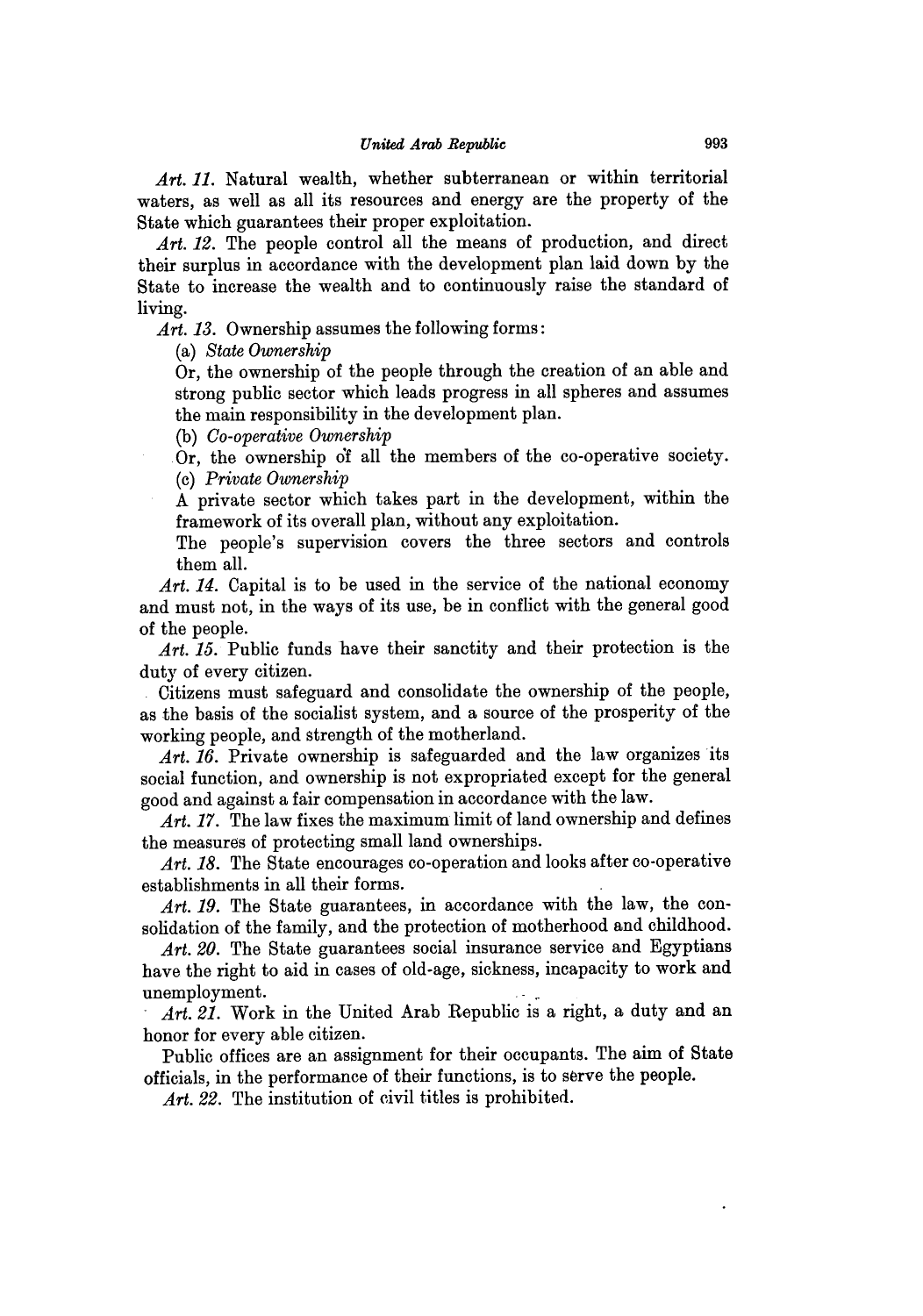#### 994 United Arab Republic

*Art. 23.* The Armed Forces of the United Arab Republic belong to the people and their function is the protection of the socialist gains of the popular struggle, the safeguarding of the country and the security and integrity of its territory.

## PART III

## PUBLIC RIGHTS **AND DUTIES**

Art. 24. Egyptians are equal before the law. They have equal public rights and duties without discrimination between them due to race, origin, language, religion or creed.

*Art. 25.* There is no crime or penalty except **by** virtue- of the law. Penalty is inflicted only for acts committed subsequent to the promulgation of the law prescribing them.

Art. 26. Penalty is personal.

Art. 27. No person may be arrested or detained except in conformity with the provisions of the law.

*Art. 28.* The right of defence in person or **by** mandate is guaranteed **by** the law.

Art. 29. Every person accused of a crime must be provided with counsel for his defence.

*Art. 30.* No Egyptian may be deported from the country or prevented from returning to it.

*Art. 31.* No Egyptian may be prohibited from residing in any place and no Egyptian may be forced to reside in a particular place, except in the cases defined **by** the law.

Art. 32. The extradition of political refugees is prohibited.

Art. 33. Homes have their sanctity and they may not be entered, except in the cases, and in the manner, prescribed **by** the law.

*Art. 34.* Freedom of belief is absolute. The State protects the freedom of the practice of religion and creeds in accordance with custom provided this does not infringe upon public order or conflict with morality.

Art. 35. Freedom of opinion and scientific research is guaranteed. Every individual has the rght to express his opinion and to publicise it verbally or in writing or **by** photography or **by** other means within the limits of the law.

Art. 36. Freedom of the press, printing and publication is guaranteed within the limits of the law.

Art. 37. Egyptians have the right to peaceable assembly, without carrying arms and without the need for prior notice.

Public meetings, processions and gatherings are allowed within the limits of the law.

*Art. 38.* **All** Egyptians are entitled to education which is guaranteed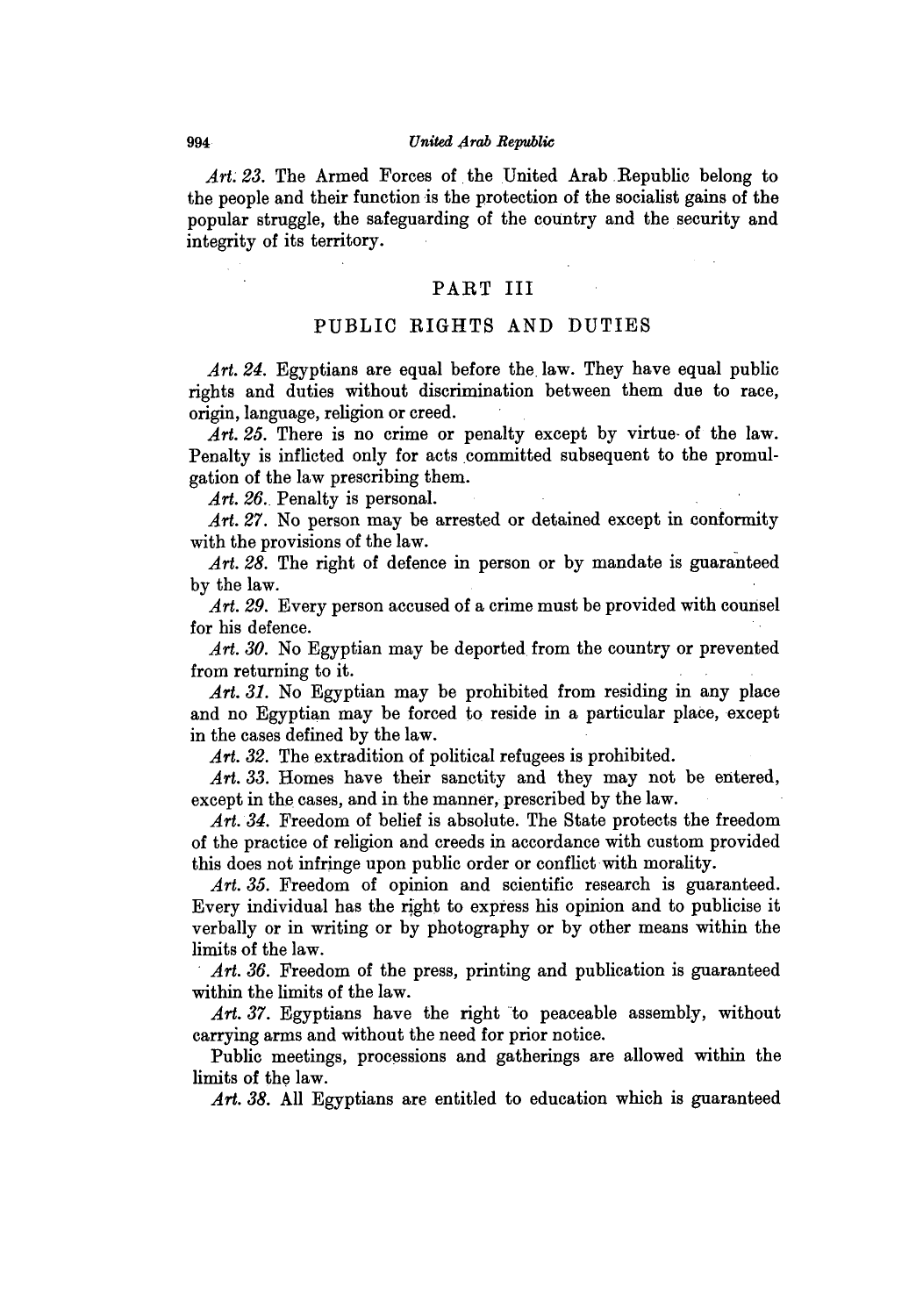**by** the State through the establishment of various kinds of schools, universities, educational and cultural institutions and the expansion thereof. The State gives special care to the physical, mental and moral growth of youth.

*Art. 39.* The State supervises public education which is regulated **by** law. Education, in its various stages, in State schools and universities is free of charge.

*Art. 40.* Just treatment of Egyptians is guaranteed **by** the State according to the work performed **by** them and through the fixing of working hours, assessment of wages, social insurance, health insurance, insurance against unemployment, and the organization of the right to rest and vacations.

Art. 41. The creation of syndicates is a guaranteed right. Syndicates have a moral person in the manner determined **by** the law.

*Art. 42.* Health care is a right to all Egyptians, guaranteed **by** the State through the establishment of various kinds of hospitals and health institutions, and the expansion thereof.

*Art. 43.* The defence of the motherland is a sacred duty, military service is an honor for Egyptians and conscription is obligatory in accordance with the law.

Art. 44. Payment of taxes and public imposts is a duty, in accordance with the law.

*Art. 45.* Egyptians have the right to vote in the manner specified **by** the Law. Their participation in public life is their national duty.

# PART V

## SYSTEM OF **GOVERNMENT**

#### CHAPTER I-THE HEAD OF STATE

Art. 46. The Head of State is the President of the Republic. He exercises his powers in the manner prescribed **by** this Constitution.

#### **CHAPTER II- THE LEGISLATURE**

*Art. 47.* The National Assembly is the organ exercising the legislative power.

*Art. 48.* The National Assembly exercises control over the work of the executive authority, in the manner prescribed **by** this Constitution.

*Art. 49.* The National Assembly is composed of members elected **by** secret public election.

The number of elected members and the conditions of membership are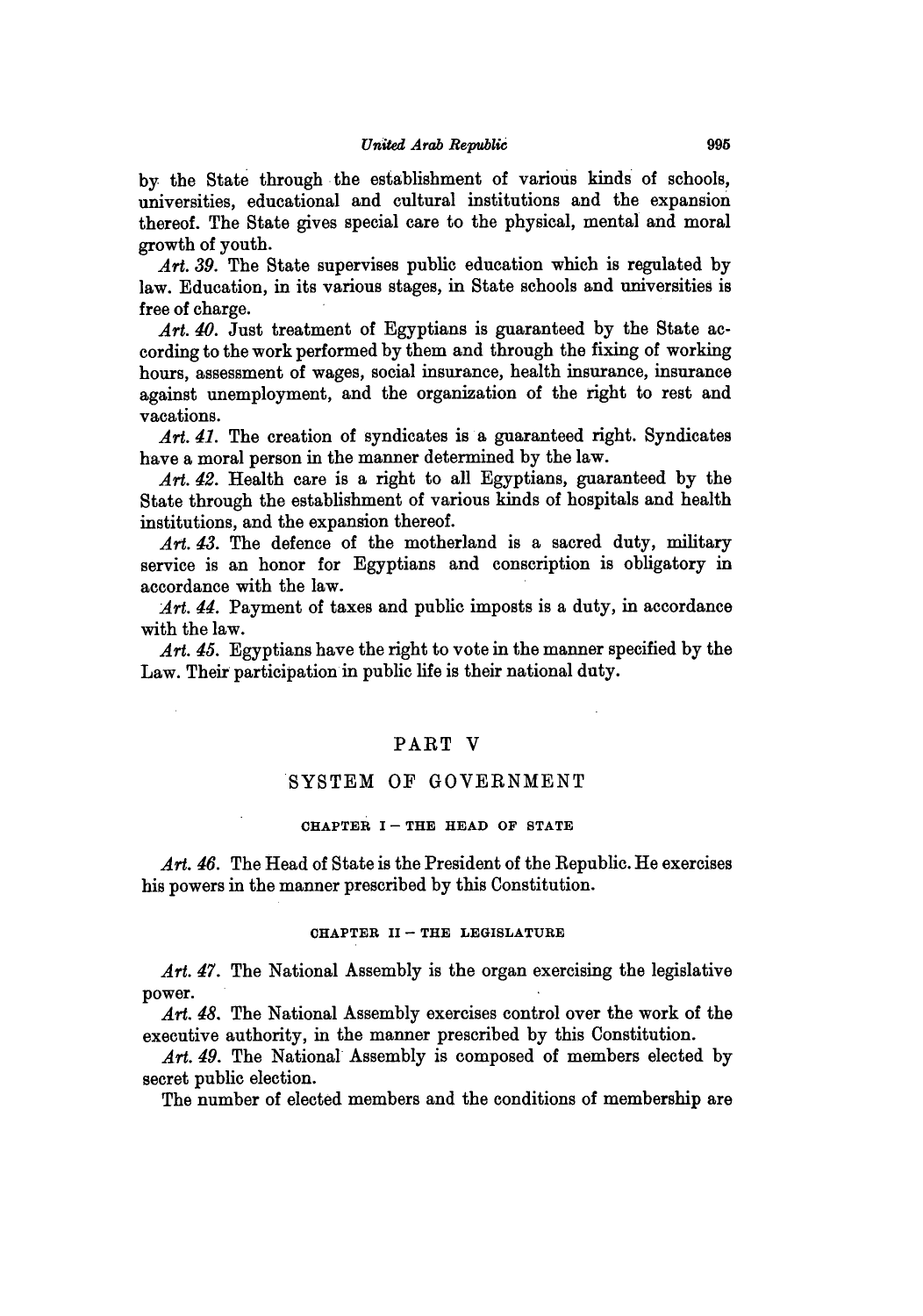#### *United Arab Republic*

determined **by** the law. The method and the rules of the election are defined **by** the law.

.The President of the Republic may appoint a number of members not exceeding ten.

One half of the members of the Assembly at least must **be** of workers and farmers.

Art. 50. The age of the National Assembly member on election day should not be less than **30** years.

*Art. 51.* The duration of the National Assembly is five years from the date of its first meeting.

Elections for renewal of the Assembly shall take place.within the sixty days preceding the termination of its term.

*Art. 52.* If the seat of a member becomes vacant before the end of his term, a successor is chosen. to it in the manner prescribed in the Constitution, within **60** days from the date of the communication to the Assembly of the occurrance of the vacancy. The term of the new member will only be to the end of that of his predecessor.

*Art. 53.* The President of the Republic convokes the National Assembly and declares the closure of its session.

*Art. 54.* The seat of the National Assembly is in Cairo. However, in exceptional circumstances, it may be convoked to meet elsewhere, at the request of the President of the Republic.

Any meeting of the Assembly in other than its designated seat is illicit and the resolutions passed in it are invalid in accordance with the rules of the law.

*Art. 55.* The National Assembly is convoked for its ordinary annual session before the second Thursday of November. If it is not convoked, the Assembly shall meet, **by** force of law on the said day.

The session of the ordinary meeting continues during at least seven months. The session may not be closed before approval of the budget.

Art. 56. The National Assembly may not meet, without convocation, outside its session of meeting; otherwise, the meeting will be invalid and the resolutions passed in it will be null and void **by** force of law.

*Art. 57.* The President of the Republic may call the National Assembly to an extraordinary meeting, in case of necessity, or upon request, signed **by** a majority of the members of the Assembly. The President of the Republic announces the dismissal of the extraordinary meeting.

*Art. 58.* The member of the National Assembly shall take an oath, before the Assembly in a public meeting, before entering upon his duties, with the following terms:

**"I** swear **'by** God the Almighty, that **I** shall uphold the Republican regime, shall attend to the interests of the people and to the safety of the nation, and shall respect the Constitution and the law."

Art. 59. The National Assembly shall elect, in its first meeting, a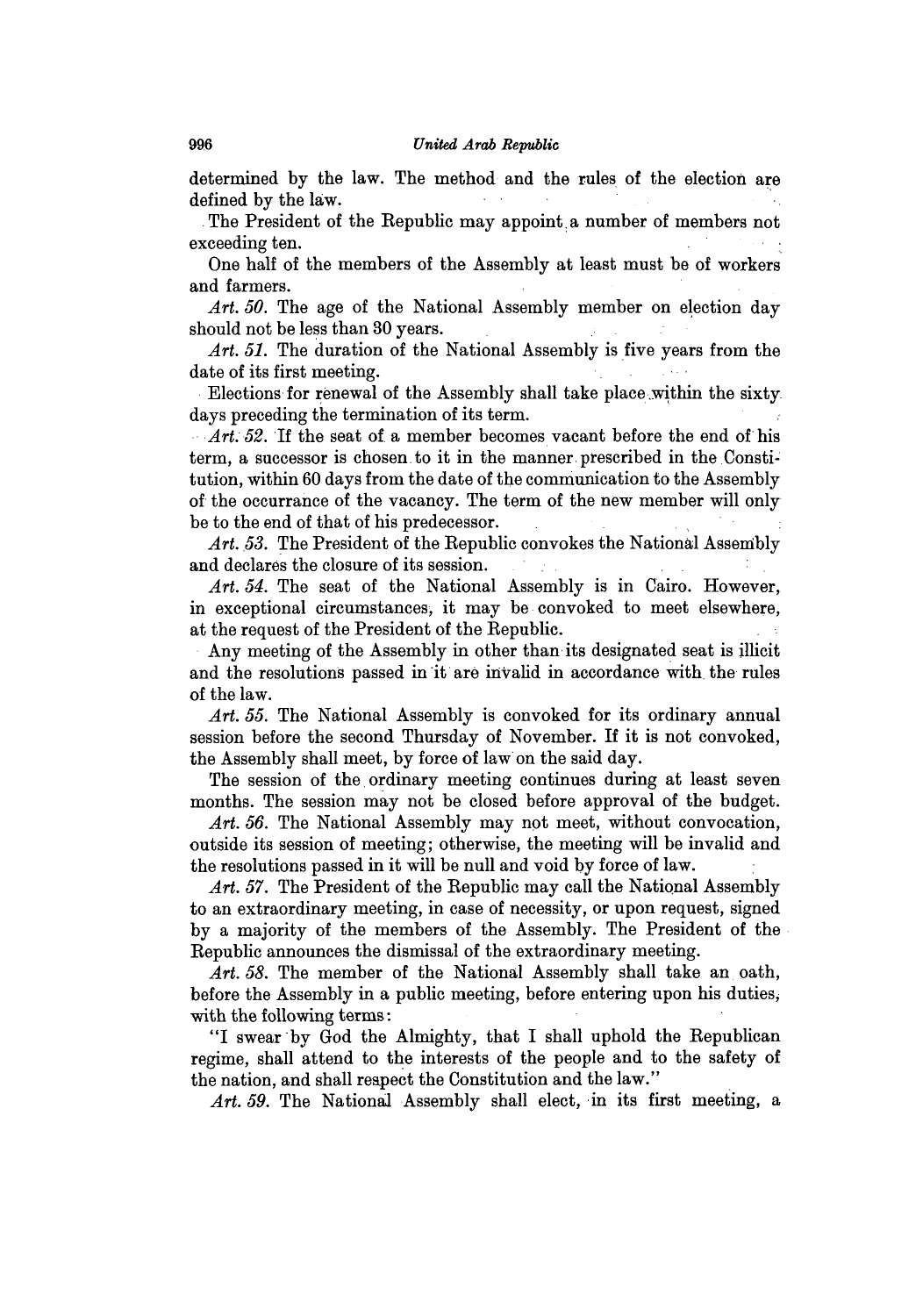president and two vice-presidents, who shall take charge of their duties until the end of the term of the Assembly. **If** the place of anyone of them becomes vacant, the Assembly shall elect the one who will replace him, until the end of his term.

Art. 60. The National Assembly lays down its own rules of procedure organising the manner of the fulfilment of its tasks.

Art. 61. The National Assembly alone is entitled to preserve order inside it. The President of the Assembly is entrusted with this task.

Art. 62. The National Assembly is competent to decide upon the validity of its members. **A** supreme court, determined **by** the law, shall be competent to investigate the validity of contestations presented to the Assembly, on being referred to it **by** the President of the Assembly. The result of the investigation is submitted to the Assembly to decide upon it. The membership will not be deemed invalid except **by** a decision taken **by** a majority of two thirds of its members.

The contestation must be decided upon within sixty days from the date of submission of the result of the investigation to the Assembly.

*. Art. 63.* At the inaugural meeting of the ordinary session of the National Assembly, the President of the Republic shall give a statement of the general policy of the State. He may also give other statements on public matters which he deems necessary to communicate to the National Assembly.

Art. 64. The meetings of the National Assembly are public. However, a meeting in camera may be held at the request of the President of the Republic or of the Government, or of its President or of twenty of its members. The Assembly shall then decide whether the debate on the question submitted to it shall take place in a public meeting or in a meeting in camera.

Art. 65. The National Assembly may not pass a resolution unless a majority of its members attends the meeting. In cases other than those for which a specific majority is required, the resolutions shall be taken on an absolute majority of the votes of attending members. In case of a tied vote, the question on which the debate had taken place is considered rejected.

Art. 66. Every draft law is referred to a committee of the Assembly for study and presentation of a report thereon.

*Art. 67.* Every draft law proposed **by** one or more members is referred to a committee for study and giving an opinion on the suitability of its consideration **by** the Assembly. If the Assembly decides to consider it, the provision of the preceding article is applied to it.

*Art. 68.* No law can be promulgated unless it is ratified **by** the National Assembly.

No law can be decided on unless each single article of it has been put to the vote.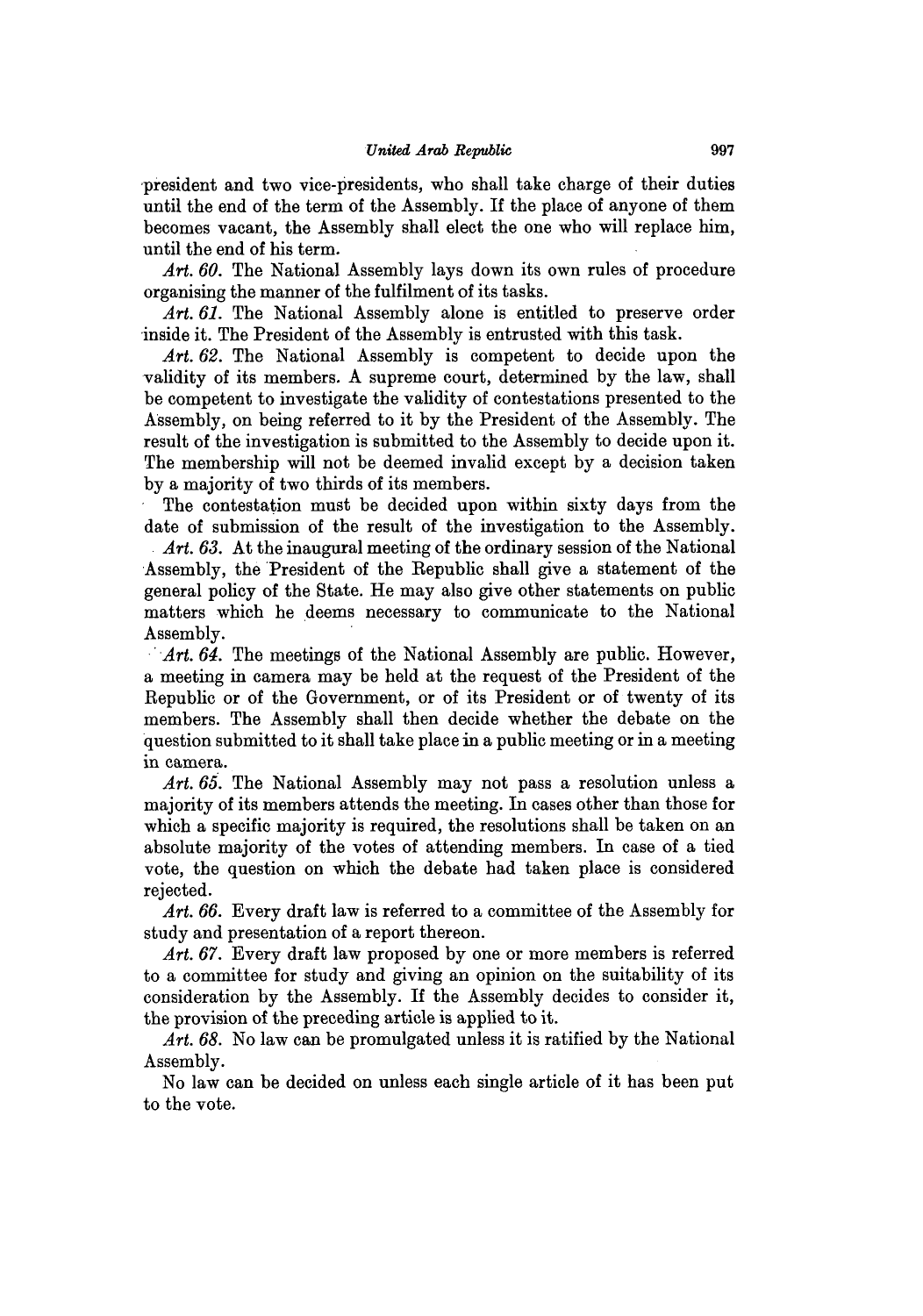*Art: 69.* No draft law proposed **by** a member. and rejected **by** the Assembly may be presented again in the course of the same session.

Art. 70. The imposition, modification or abolition of general taxes cannot be effected except in the cases decreed **by** the law. Noone may be exempted from their payment except in the cases specified **by** the law. Noone may be asked to pay other taxes or imposts except in the cases specified **by** the law.

*Art. 71.* The basic rules for collection of public funds and the procedure for their disbursement shall be regulated **by** the law.

*Art. 72.* The Government may not contract a loan, or bind itself to a project entailing expenditure of funds from the Treasury of the State in the course of a subsequent year or years, except with the approval of the National Assembly.

*Art. 73.* The rules for the award of salaries, pensions, indemnities, subsidies and gratifications from the Treasury of the State shall be determined **by** law which shall also regulate the cases of exception from these rules, and the authorities charged with their application.

Art. 74. The rules and procedures for granting concessions relating to investment of the sources of natural wealth and of public utilities are determined **by** law; disposal, without price, of real estate properties belonging to the State or the ceding of moveable properties of the State, and the rules and problems relating thereto are also determined **by** law.

*Art. 75.* The manner of the preparation of the budget and of its submission to the National Assembly, as well as the determination of the fiscal year are determined **by** Law.

*Art. 76.* The draft general budget of the State shall be submitted, at least two months before the expiration of the fiscal year, to the National Assembly for its examination and ratification. The budget is ratified title **by** title.

The National Assembly may not effect any modification of the draft, except with the approval of the Government.

*Art.* **77.** In case the ratification of the new budget does not take place before the beginning of the fiscal year, the old budget shall be acted on pending such ratification.

Art. 78. The approval of the National Assembly is necessary for the transfer of any funds from one title of the budget to another title, as well as for any expenditure not included in it or in excess of its estimates.

*Art. 79.* The final account of the budget of the State is to be approved **by** the National Assembly.

Art. 80. The prescriptions relating to the General Budget of the State and its final account shall be applied on the independent and the appended budgets and their final accounts.

Art. 81. The special provisions regulating the budgets and final accounts of other public organisms are prescribed **by** law.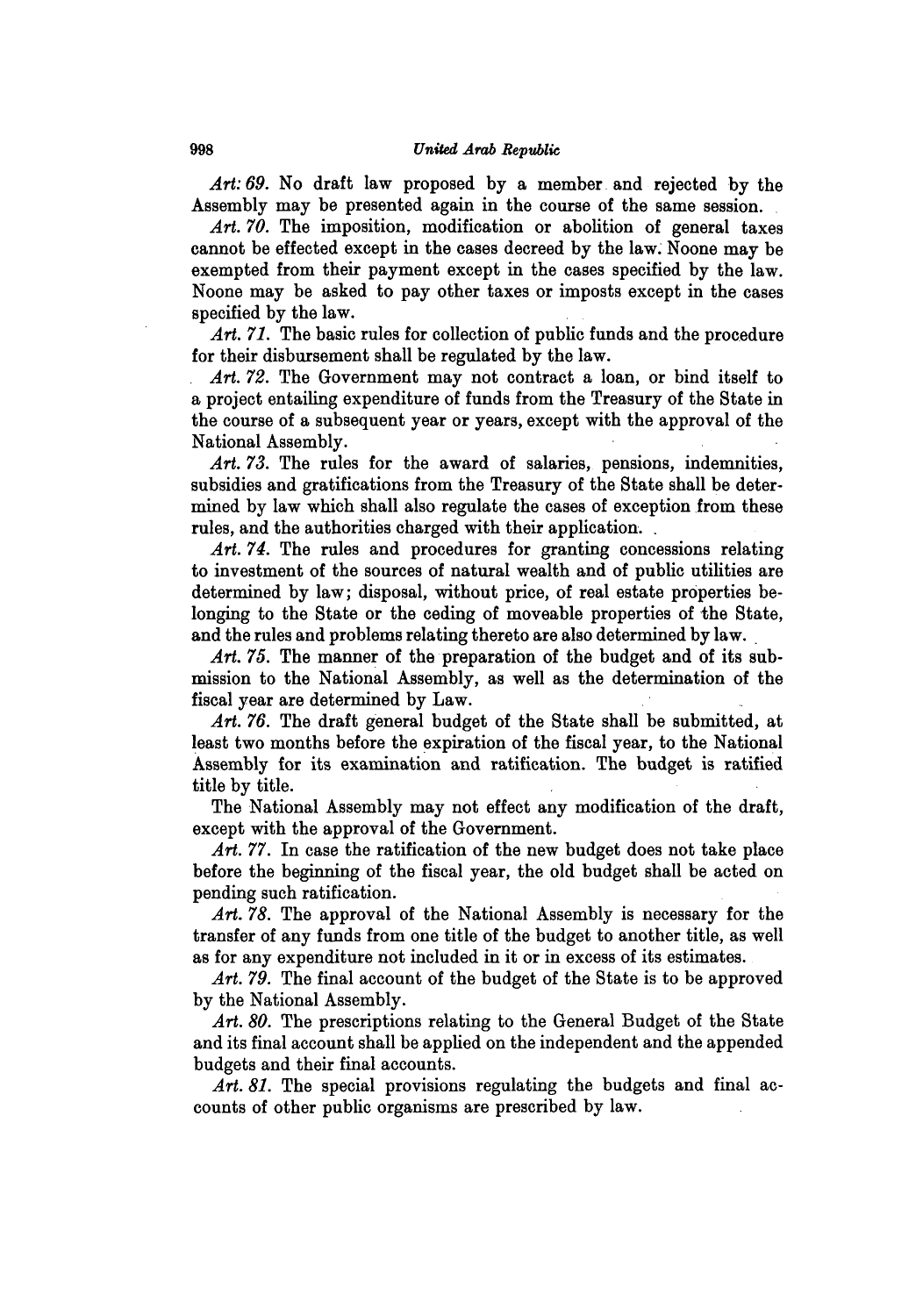*Art. 82.* The Government shall submit, after its appointment, to the National Assembly, its program and shall request the Assembly's approval of it.

*Art. 83.* The National Assembly exercises control over the acts of the Government.

The Government and its members are responsible for their acts before the National Assembly which discusses their policy statements and reports.

Art. 84. The National Assembly has the right to withdraw its confidence from the Government or from any members thereof.

*Art. 85.* The Prime Minister and Ministers shall be heard in the National Assembly and its committees whenever they request to speak. They may be assisted **by** such high-ranking officials as they may deem necessary or delegate them on their behalf.

**A** minister shall have no counted vote when votes are taken, unless he is a member.

*Art. 86.* Every member of the National Assembly is entitled to adress questions or interpellations to the Prime Minister or the Ministers concerning matters within their jurisdiction.

The Prime Minister and the ministers shall answer the questions put to them **by** members.

Debate on an interpellation shall take place at least seven days after its presentation, except in the case of urgency and with the government's consent.

*Art. 87.* Any twenty members of the National Assembly may ask for the discussion of a public question with a view to ascertaining the government's policy regarding such a question and exchanging views on it.

*Art. 88.* The Prime Minister may ask the National Assembly for a vote of confidence on the occasion of the presentation of his programme or on the occasion of the presentation of any statement from the Government on the general policy of the State.

*Art. 89.* The National Assembly may withdraw its confidence from the Government or from a minister.

**A** motion of no confidence may not be submitted except after an interpellation has been addressed to the Government or to the minister. Such a motion must be proposed **by** one tenth of the Assembly's members.

The Assembly may not take a decision on such a motion until after at least three days from the date of its presentation. Withdrawal of confidence from the Government or from a minister is pronounced **by** the majority of the members of the Assembly.

*Art. 90.* The Prime Minister must submit the resignation of the Government to the President of the Republic if the National Assembly withdraws its confidence from it.

If the National Assembly withdraws its confidence from any minister, he must resign his office.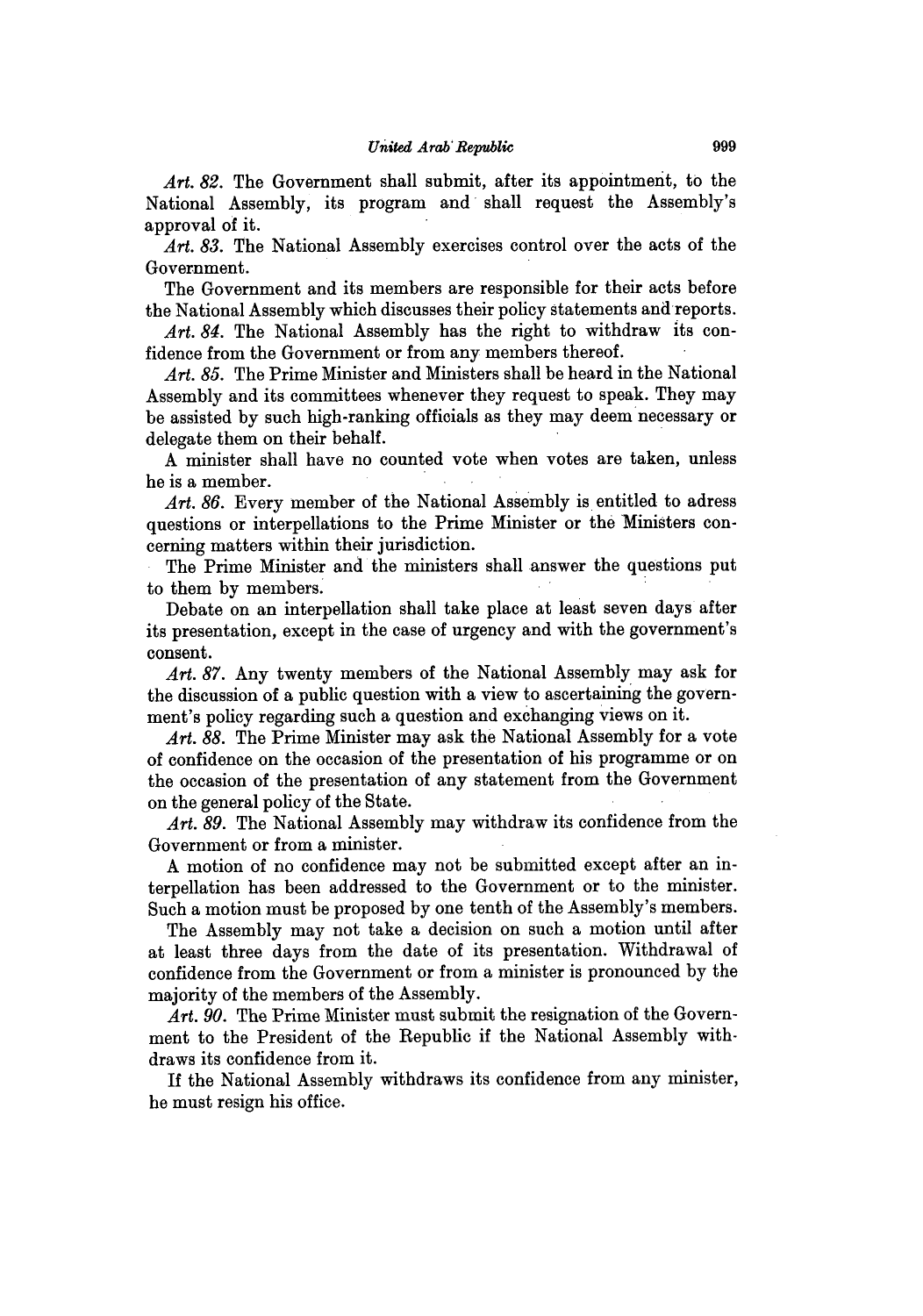*Art. 91.* The President of the Republic has the right to dissolve the National Assembly. The decision dissolving the National Assembly-must comprise an invitation to the electors to conduct new elections 'within a period not exceeding sixty days, as well as a provision stipulating the convocation of the new Assembly during a period of ten days following the completion of elections.

Art. 92. No member of the National Assembly may, during the session, be subject to a criminal prosecution without the permission of the Assembly, except in *flagrante delicto.*

When any such prosecutions take place while the Assembly is not in session, the Assembly must be notified thereof.

Art. 93. Members of the National Assembly may not be censured for any opinions or thoughts expressed **by** them in the performance of their tasks in the Assembly or in its committees.

*Art. 94.* No member of the National Assembly may be deprived of his mandate except **by** a decision of a two-thirds majority of the Assembly, upon a proposal of twenty of its members, and this is on the grounds of loss of confidence or status, the violation of the member's mandate, the, loss of his status as a worker or farmer upon which he was elected, or his negligence in attending the meetings of the Assembly or its committees.

Art. 95. The National Assembly alone may accept the resignation of its members.

Art. 96. No member of the National Assembly may at the same time assume any other public office in the Government or in the units of Local Administration.

Other cases of incompatibility are to be defined **by** the Law.

*Art. 97.* No member of the National Assembly may, during the period of his mandate, be appointed in any organization or company except in the cases specified **by** law.

*Art. 98.* No member of the National Assembly may, during the period of his mandate, purchase or rent any State property, or lease or sell to the State or to barter with it any part of his property.

*Art. 99.* Members of the National Assembly shall receive a remuneration determined **by** Law.

## **CHAPTER III - THE EXECUTIVE**

Art. 100. The President assumes the executive power and he exercises it in the manner stipulated in the Constitution.

# **Section I. The President of the Republic**

Art. 101. The person to be elected President of the Republic must be an Egyptian born to Egyptian parents and enjoying civil and political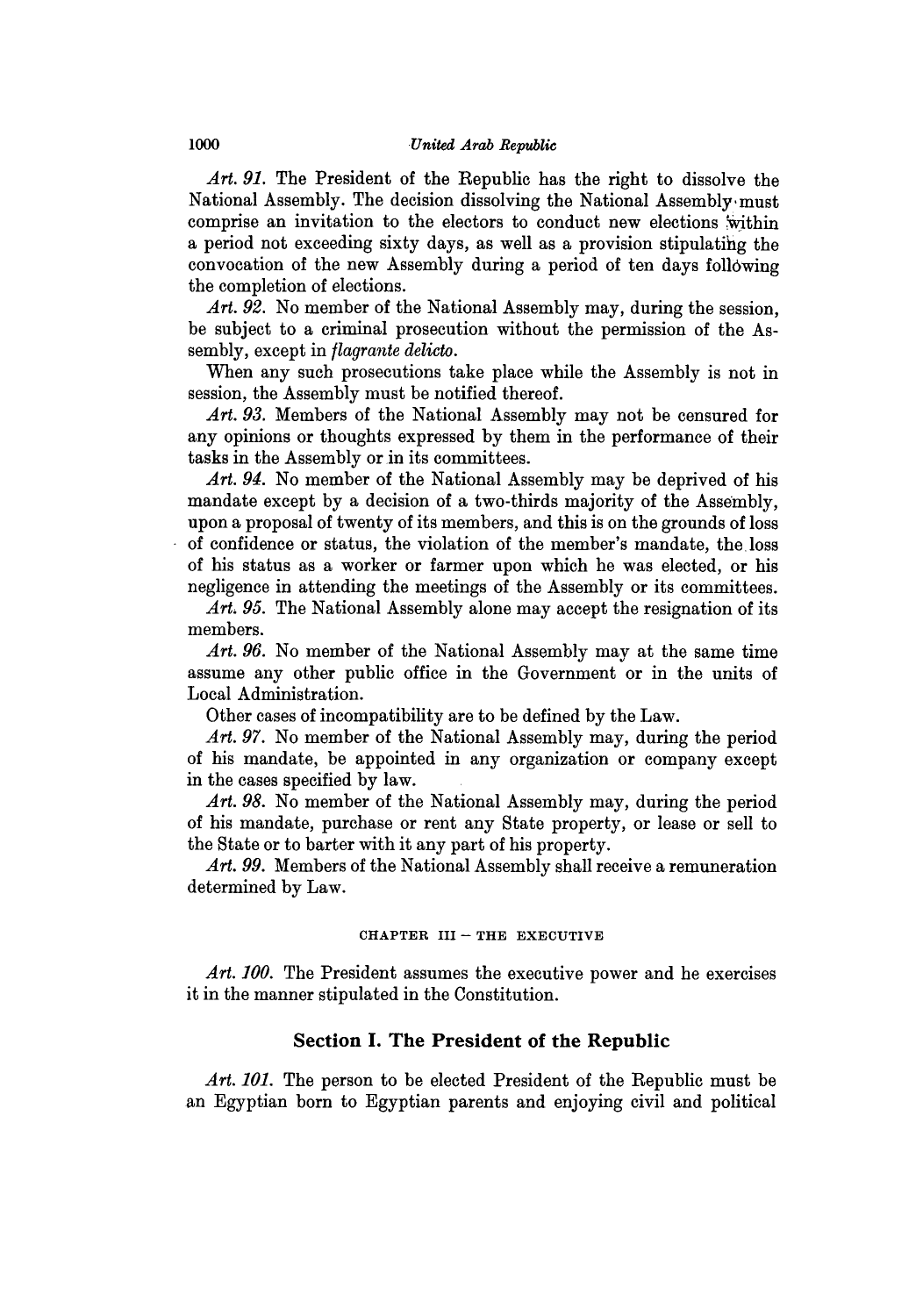rights. His age must not be less than **35** years calculated according to the Gregorian calender.

*Art. 102.* The National Assembly nominates the President of the Republic. The nomination is referred to the people for a plebiscite.

The nomination to the post of President of the Republic is made in the National Assembly upon the proposal of at least one third of its members.

The candidate who wins two thirds of the votes of the Assembly members is referred to the people for a plebiscite.

If none of the candidates obtains the said majority the nomination process is repeated two days after the first vote. The candidate winning the votes of an absolute majority of the Assembly members is referred to the citizens for a plebiscite.

The candidate is considered President of the Republic when he obtains an absolute majority of the votes cast in the plebiscite.

If the candidate does not obtain this majority, the Assembly nominates another candidate and the same procedure is followed.

Art. 103. The term of the Presidency is six Gregorian years starting on the date of the announcement of the result of the plebiscite.

*Art. 104.* Before exercising his powers, the President takes the following oath before the National Assembly:

"I swear **by** Almighty God to uphold the Republican system with loyalty, to respect the Constitution and the laws, to look after the interests of the people fully and to safeguard the independence and territorial integrity of the motherland."

*Art. 105.* The salary of the President of the Republic is fixed **by** law. Any amendment in the salary does not come into force during the presidential term in which it is decided upon.

The President of the Republic does not receive any other salary or remuneration.

*Art. 106.* During his term the President of the Republic may not exercise any free profession or undertake any commercial, financial or industrial activity. Nor may he acquire or take on lease any state property, sell to or exchange with the State any property of his whatsoever.

Art. 107. The President of the Republic may appoint one or more Vice-Presidents and relieve them of their posts.

Before exercising his functions, the Vice-President takes the following oath before the President of the Republic.

**"I** swear **by** Almighty God to uphold the Republican system with loyalty, to respect the Constitution and the law, to look after the interests of the people fully and to safeguard the independence and territorial integrity of the motherland."

Art. 108. Procedures for the choice of a new President of the Republic begin sixty days before the expiry of the term of the President in office.

The new President is chosen at least one week before the expiry of the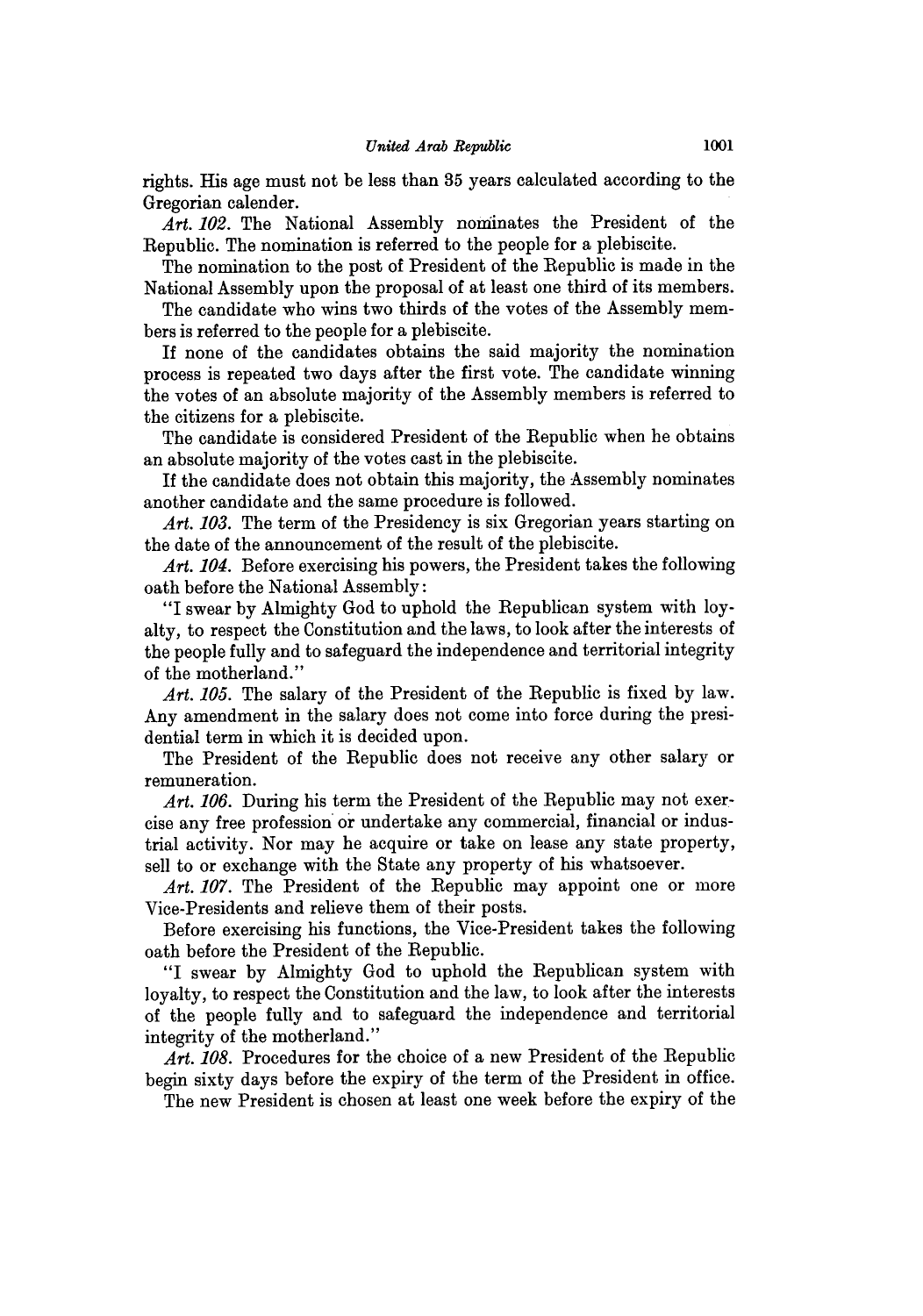term. Should this term expire without the choice of the new President being made for any reason whatsoever, the former President continues to exercise his functions until his successor is selected.

Art. 109. If on account of any temporary obstacle the President of the Republic is unable to carry out his functions, he shall delegate his powers to a Vice-President.

*Art. 110.* In the case of the President's resignation, permanent disability or death, the First Vice-President temporarily assumes the Presidence. The National Assembly then proclaims, **by** a two-thirds majority vote, the vacancy of the office of President. The President is chosen within a maximum period of sixty days from the date of the vacancy of the presidential office.

Art. 111. In case of resignation, the President addresses the letter of resignation to the National Assembly.

*Art. 112.* Any charge of high treason or disloyalty to the Republican system directed against the President of the Republic shall be made upon a proposal **by** at least one third of the members of the National. Assembly. No indictment shall be issued except with the approval of a majority of the Assembly members.

The President is suspended from the exercise of his function as from the issue of the indictment. The First Vice-President shall take over the Presidency temporarily.

The President of the Republic shall be tried **by** a special tribunal set up **by** law.

If he is found guilty, he shall be relieved of his post, without prejudice to other penalties.

*Art. 113.* The President of the Republic, in conjunction with the Government, laws down the general policy of the State in all the political, economic, social and administrative domains, and supervises its implementation.

*Art. 114.* The President of the Republic appoints the Prime Minister and relieves him of his post.

The President of the Republic appoints the ministers, members of the government, and relieves them of their posts. Deputy Prime Ministers, Ministers of State and Deputy Ministers may also be appointed. The rules relating to the Ministers are applicable to them.

*Art. 115.* The President of the Republic has the right to call a meeting of the Council of Ministers and to attend its meetings. He will also preside over the meetings he attends. He has the right to demand reports from the Government or from its members.

*Art. 116.* The President of the Republic has the right to propose laws, and to object to and to issue laws.

*Art. 117.* **If** the President of the Republic objects to a draft law, he shall return it to the National Assembly within thirty days from the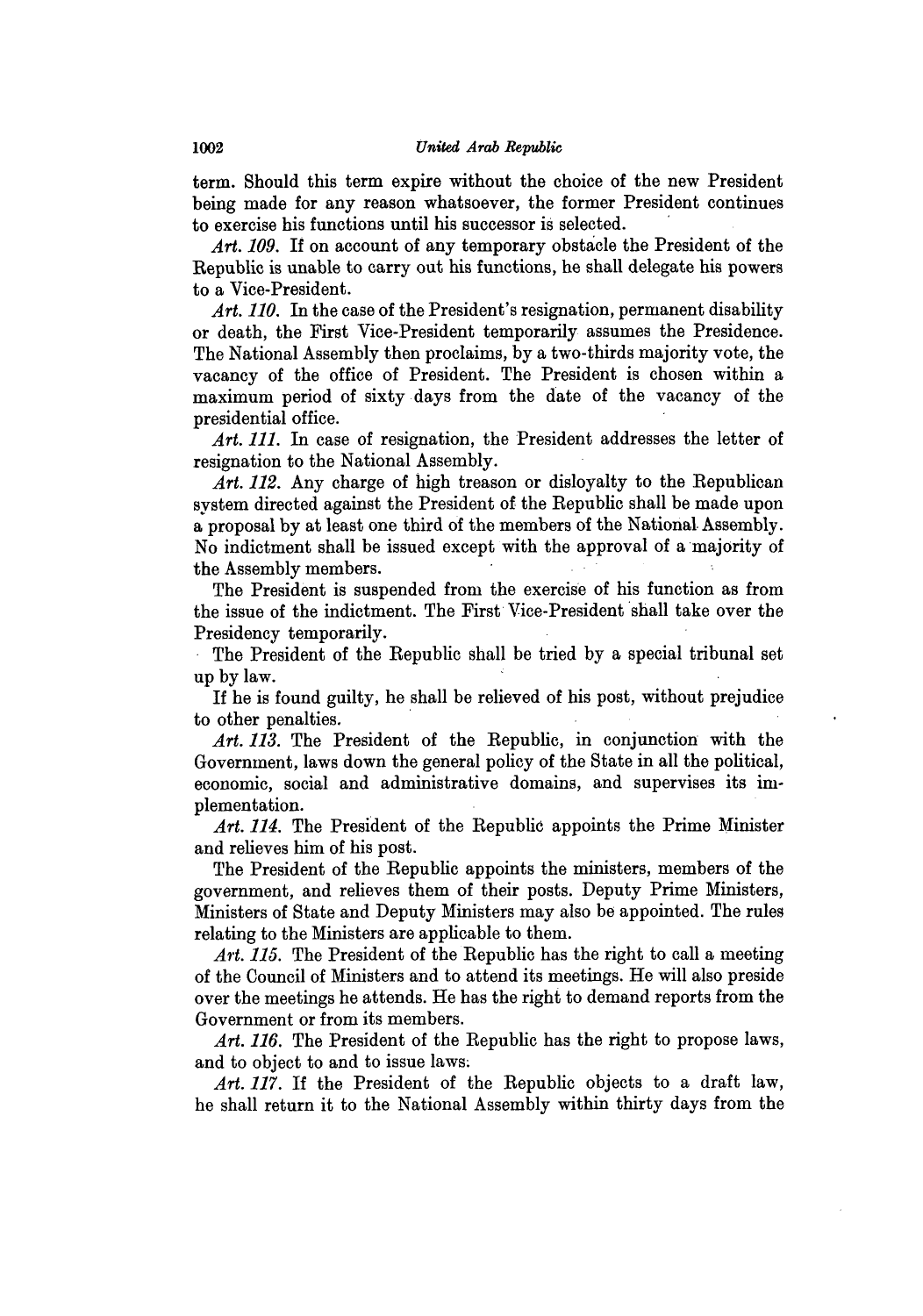date on which it is sent to him **by** the Assembly. If the draft law is not returned within this time limit, it shall become a law and shall be proclaimed.

*Art. 118.* If a law is returned, within the said time limit, to the Assembly and is ratified once again **by** it, **by** a majority of two thirds of its members, it shall become a law and shall be proclaimed.

*Art. 119.* If, during the recess between the sessions of the National Assembly, or during the period of its sessions, it has become necessary to take measures which cannot suffer delay, the President of the Republic may issue decisions in their respect, which shall have the force of law.

Such decisions must be submitted to the National Assembly within fifteen days from the date of their issue, if the Assembly is in session In case of recess, they shall be submitted at its first meeting. In case they are not submitted, their force of law disappears with retroactive effect, without need for the issue of a decision to this effect. But if they are submitted and are not ratified **by** the Assembly, then the force of law which they had disappears from the date of opposition.

Art. 120. The President of the Republic may, in exceptional cases, and in virtue of an investiture from the National Assembly, issue decisions having the force of law. Such investiture shall only be for a definite period and shall specify the subjects of these decisions and the basis on which they are to be issued.

Art. 121. The President of the Republic may issue the decision necessary for organizing the public services.

*Art. 122.* The President of the Republic issues the regulations organizing security, the regulations needed for the implementation of the laws; he may also vest others with authority for their issue. The law may determine whoever will issue the decisions requisite for its implementation.

*Art. 123.* The President of the Republic is the Supreme Commander of the Armed Forces.

*Art. 124.* The President of the Republic is he who shall declare war, after the approval of the National Assembly.

Art. 125. The President of the Republic concludes treaties and communicates them to the National Assembly accompanied with suitable comments. These treaties, after their conclusion, ratification and publication according to the established procedure, shall have the force of law.

Nevertheless, peace treaties, pacts commercial and maritime treaties and treaties involving modifications in the territory of the State, or connected with the rights of sovereignty, or which lay upon the Treasury of the State charges not provided for in the budget, shall not be in force unless they are approved **by** the National Assembly.

Art. 126. The President of the Republic proclaims the state of emergen**cy** in the manner prescribed **by** the law. Such proclamation must be submitted to the National Assembly within the subsequent thirty days in order that the Assembly may take a decision thereon.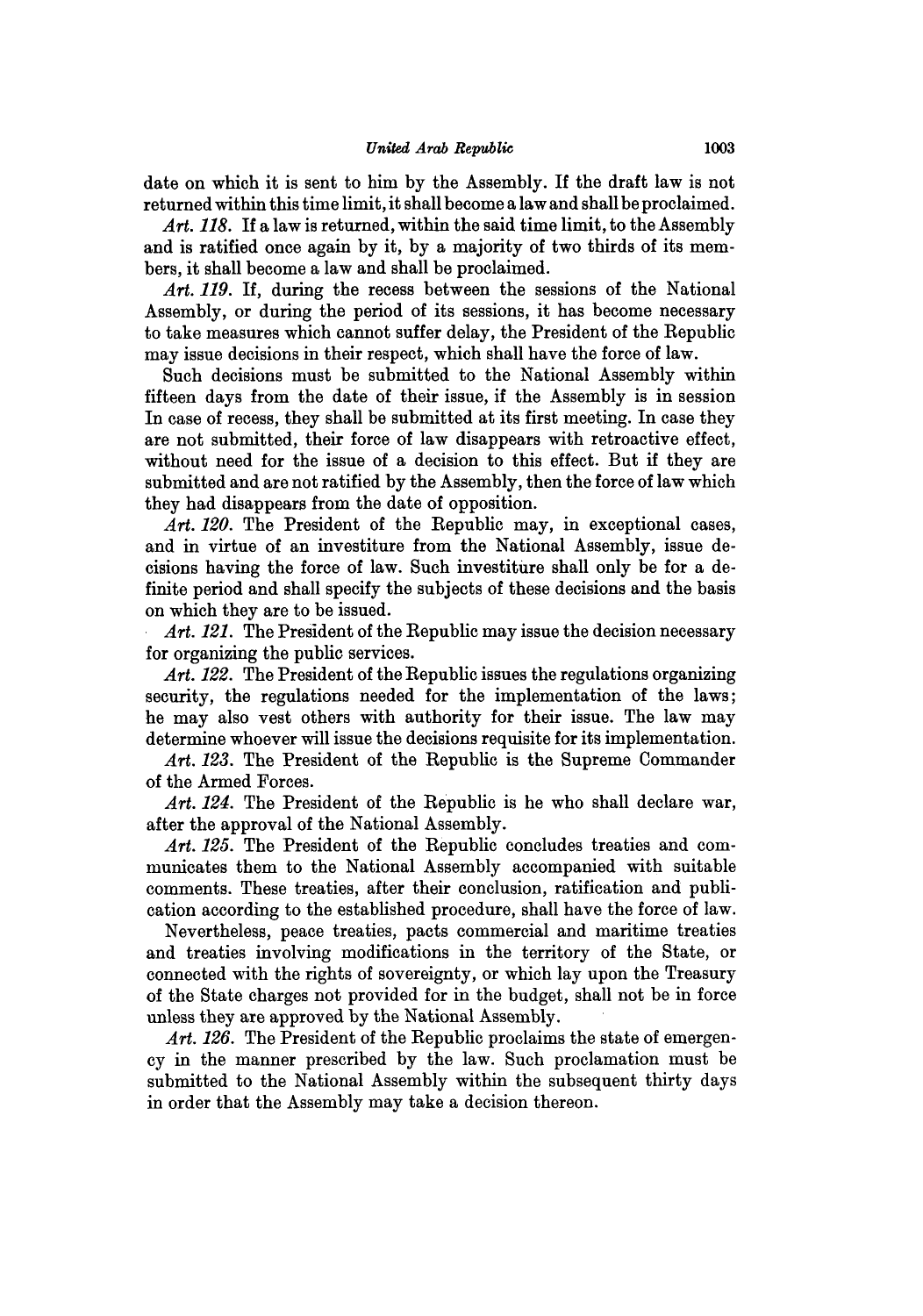In case of dissolution of the National Assembly, the question is submitted to the new Assembly at its first meeting.

*Art. 127.* The President of the Republic has the right of amnesty or the reduction of a penalty. Nevertheless, general amnesty can only be in virtue of a law.

*Art. 128.* The President of the Republic appoints the civil and military officials and diplomatic representatives and dismisses them, in the manner prescribed **by** the law. He also gives accreditation to diplomatic representatives of foreign states.

*.Art. 129.* The President of the Republic may call a referendum of the people in important matters affecting the supreme interests of the country. The manner of the referendum is determined **by** the law.

# **Section II. The Government**

*Art. 130.* The Government is the supreme executive and administrative organ of the State.

*Art. 131.* The Government is made up of the Prime Minister, the Deputy Prime Ministers. and. the Ministers. The Prime Minister shall direct the work of the Government and preside over the Council of Ministers.

*Art. 132.* The Government implements the general policy of the State in accordance with the laws and Republican Decrees and exercises all the powers necessary for that purpose.

Art. 133. The Government undertakes the organization and implementation of the economic and cultural tasks related to the socialist structure the improvement of the living conditions of the working people and the adoption of a sound foreign policy.

Art. 134. The Government exercises the following functions:

**(1)** Directing, co-ordinating and overseeing the work of the Ministries and the public organizations and institutions.

(2) Issuing administrative and executive decisions in accordance with the laws and decrees and supervising their implementation.

**(3)** Preparing draft laws and decrees.

(4) Appointing and dismissing state officials in accordance with the law.

**(5)** Preparing the draft of the general budget of the State.

**(6)** Drafting the State's overall plan to develop the national economy and taking the necessary measures to implement it.

**(7)** Controlling the organization and management of the systems of exchange, credit and insurance in the State.

**(8)** Contracting and granting loans within the limits of the general policy of the State.

**(9)** Controlling all public organizations.

**(10)** Supervising the implementation of laws, maintaining the security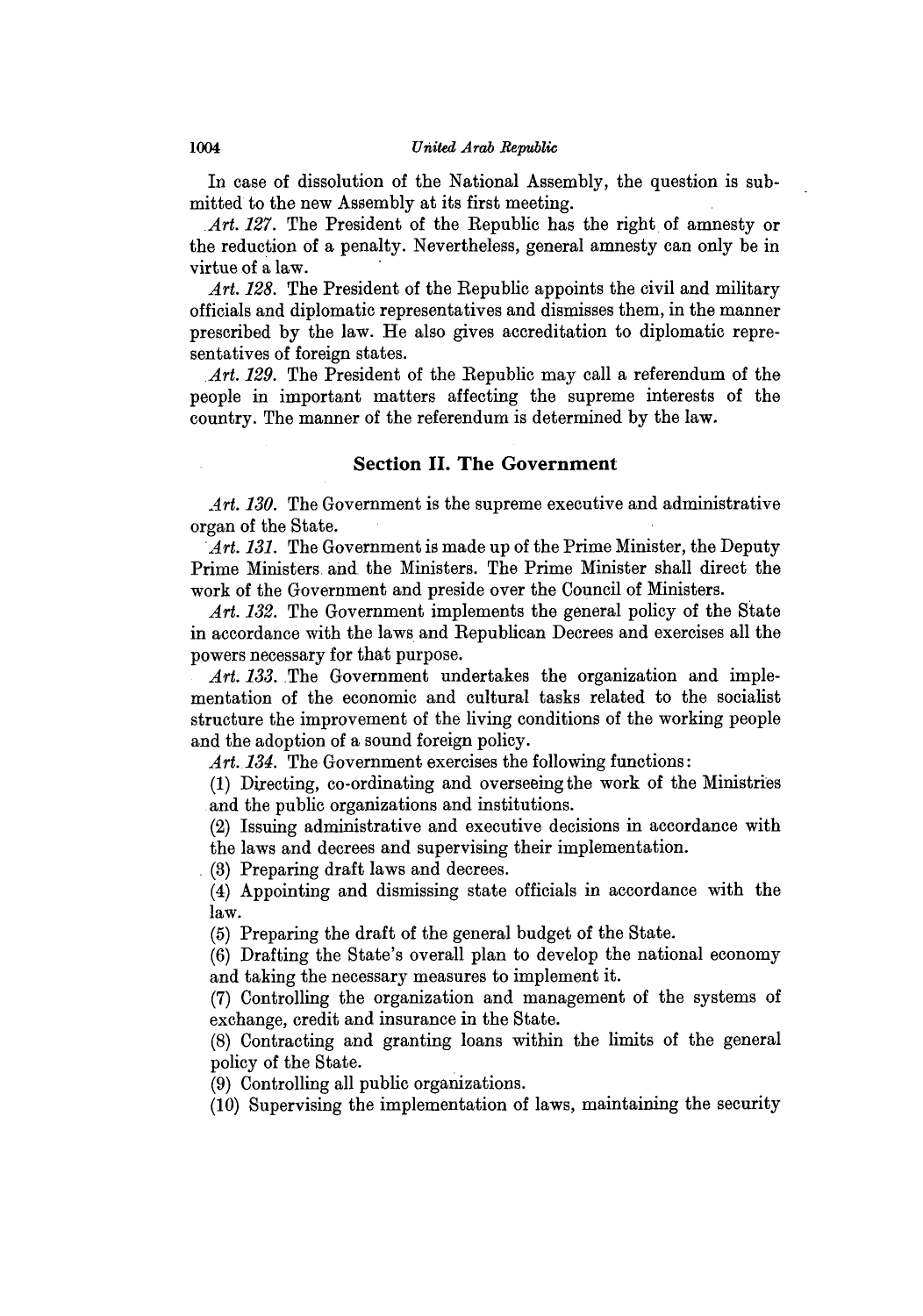of the State and protecting the interests of citizens and the interests of the State.

*Art. 135.* The Government supervises the work of the Ministries, the administrations and the public and local organizations. It may revoke or amend in the manner prescribed **by** the law any of its own decisions found to be unsuitable.

Art. 136. The State's control and inspection authorities come directly under the jurisdiction of the Prime Minister.

*Art. 137.* Whoever is appointed Minister must be an Egyptian, aged at least **30** years according to the Gregorian calendar and enjoying full civil and political rights.

*Art. 138.* Before exercising the functions of their posts, the members of the government take the following oath before the President of the Republic:

**"I** swear **by** Almighty God to uphold the Republican system with loyalty, to respect the Constitution and, the law and to look after the interests of the people fully."

Art. 139. During the tenure of his office, the Minister may not practise a free profession or engage in a commercial, financial or industrial occupation or buy or rent any State property or lease or sell to or barter with the State any of his property.

*Art. 140.* The President of the Republic and the National Assembly have the right to bring a Minister to trial for crimes committed **by** him in the performance of his duties.

Any decision **by** the National Assembly to charge a Minister is adopted upon a proposal **by** at least one fifth of its members. No indictment is issued except with the approval of two thirds of the members of the Assembly.

Art. 141. The indicted Minister shall cease to function until his case is decided. The termination of his services does not prevent legal action from being taken or pursued against him.

The law prescribes the body concerned with the trial of Ministers and the procedures of their indictment and trial.

*Art. 142.* The members of the Government and the Deputy Ministers may hold seats in the National Assembly.

Art. 143. Members of the National Assembly may be appointed Ministerial Under-Secretaries for National Assembly Affairs.

The provisions governing them shall be specified **by** the law.

## Section **III. National Defence**

(a) *The National Defence Council:*

Art. 144. A council is established named "The National Defence Council" which shall be presided over **by** the President of the Republic.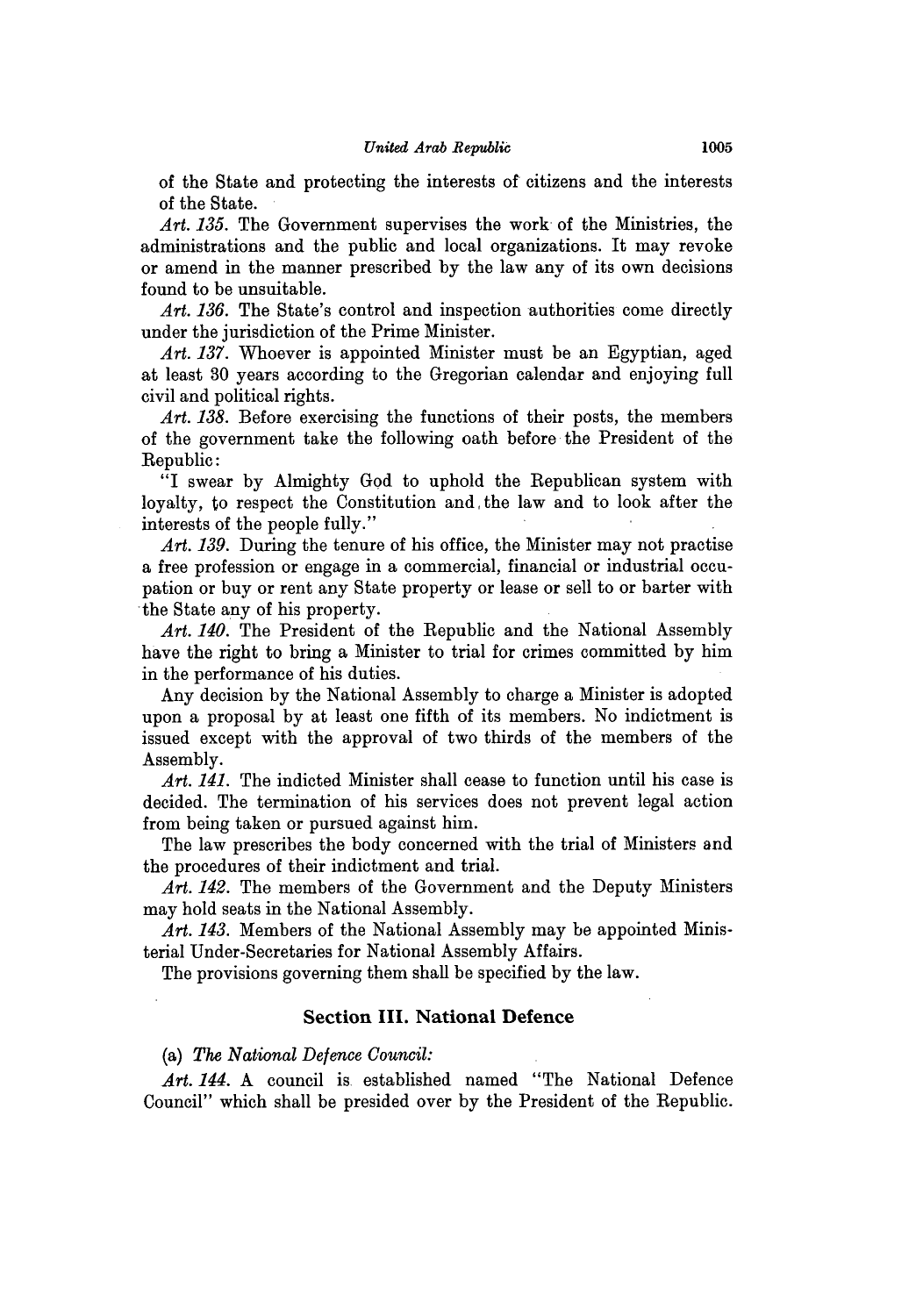#### **1006** United *Arab Repalic*

*Art. 145.* The National Defence Council undertakes the examination of matters pertaining to methods of ensuring the country's security and safety. Its other prerogatives are appointed **by** the law.

#### **(b)** *The Armed Forces*

*Art. 146.* The State alone establishes the Armed Forces. No other organization or group may establish military or para-military formations.

Art. 147. The State, in accordance with the law, organizes the military training of the young. It also organizes the National Guard.

*Art. 148.* General mobilization is organised in accordance with the law.

*Art. 149.* The law prescribes the conditions of service and promotion for the officers of the Armed Forces.

## Section **IV. Local Administration**

*Art. 150.* The United Arab Republic is divided into administrative units. Each or some of these units may have a moral person in accordance with the law.

Art. 151. The organizations representing the administrative units are competent with regard to all that pertains to the units which they represent and participate in the implementation of the general plan of the State. They may establish and manage utilities as well as economic, social and health projects, as stipulated, **by** the law.

## **CHAPTER IV - THE JUDICIARY**

*Art. 152.* Judges are independent. They are, in the administration of justice, subject to no other authority save that of the law.

*Art. 153.* The law regulates the various judicial jurisdiction and determines their competence.

*Art. 154.* The sessions of the courts are conducted in public, unless the court decides to hold them *in* camera, for considerations of public order or morality.

*Art. 155.* Rulings are to be pronounced and put into execution in the name of the nation.

*Art. 156.* Judges cannot be dismissed, as stipulated in the law.

Art. 157. The law regulates the conditions for the appointment, transfer and the adoption of disciplinary actions with regard to judges.

Art. 158. The law regulates the function of the public prosecution, its competence and its relation to the judiciary.

Art. 159. The appointment of members of the public prosecution, their discipline and dismissal is effected according to the conditions prescribed **by** the law.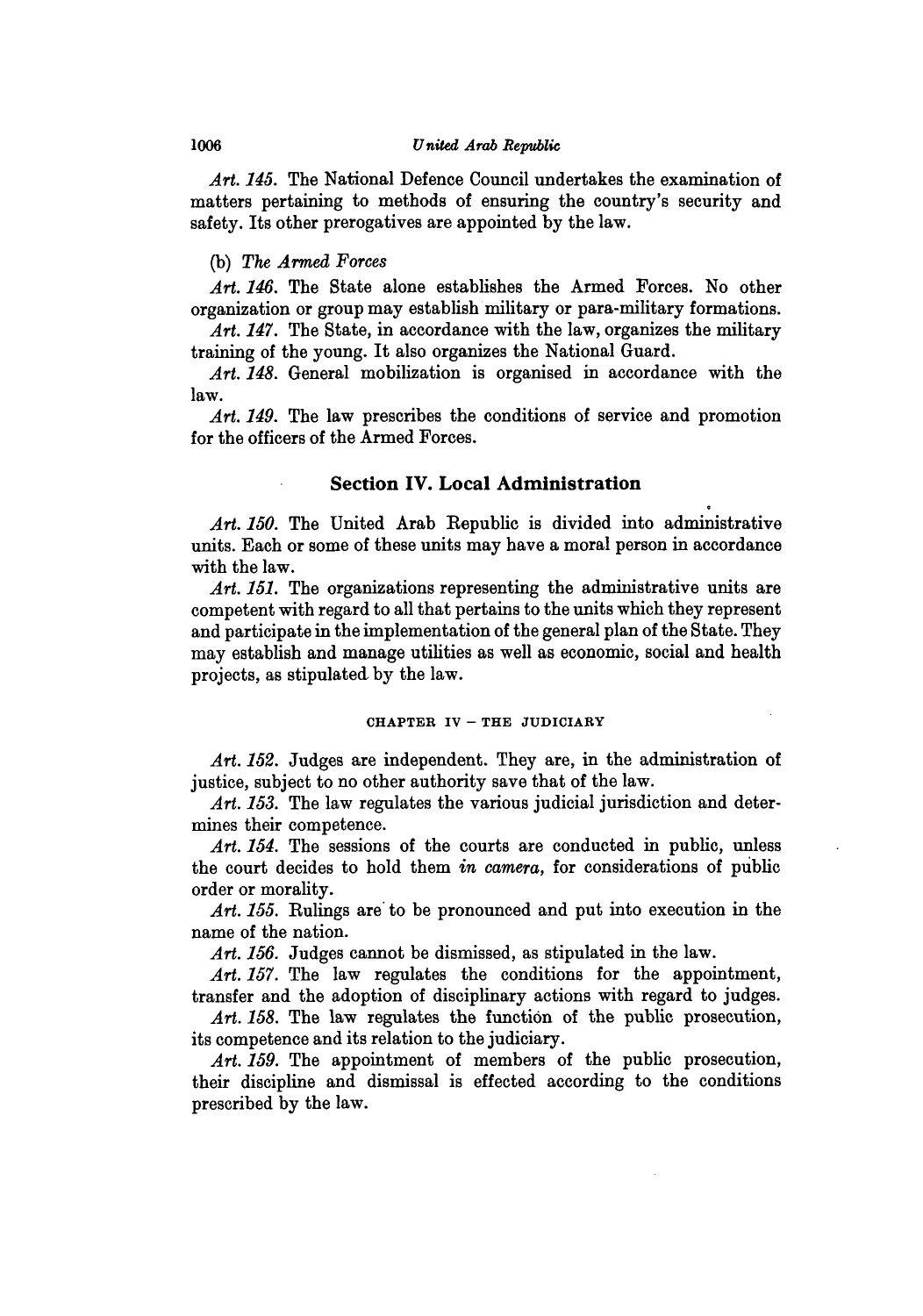Art. 160. The law regulates the organization of the State Security Courts, their competence and the conditions to be fulfilled **by** those who occupy the office of judge in them.

## PART V

#### **GENERAL** PROVISIONS

Art. 161. Cairo is the capital of the United Arab Republic.

Art. 162. The National flag, and the provisions relating thereto shall be specified by law.

The emblem of the State and the provisions relating thereto shall also be specified **by** law.

Art. 163. The provisions of the laws apply only from the date of their entry into force, and may have no retroactive effect. However, provisions to the contrary may be made, in other than criminal matters, with the approval of the majority of the members of the National Assembly.

*Art. 164.* **All** laws shall be published in the Official Gazette within two weeks from the date of their promulgation.

*Art. 165.* The President of the Republic as well as the National Assembly may request a revision of one or more of the articles of the Constitution. The request for revision must specify the articles to be revised and the reasons justifying such a revision.

In case the request emanates from the National Assembly, it should bear the signatures of at least one third of its members.

In all cases, the Assembly shall discuss the revision in principle, and its decision should be issued **by** the majority of its members.

If the request is rejected, the revision of some articles cannot be requested once again before the expiration of one year from the date of rejection.

If the National Assembly approves the principle of revision, the articles to be revised shall **be** discussed **by** the Assembly after two months from the date of the said approval. **If** the modification is approved **by** twothirds of the members of the Assembly, it shall come into force from the date of approval.

*Art. 166.* **All** the provisions of the laws, decrees, ordinances, and regulations enacted prior to proclamation of this Constitution remain in force. Nevertheless, these provisions may be repealed or amended in accordance with the rules and procedures established in this Constitution.

## PART VI

## TRANSITIONAL PROVISIONS

*Art. 167.* The first ordinary session of the National Assembly, after the